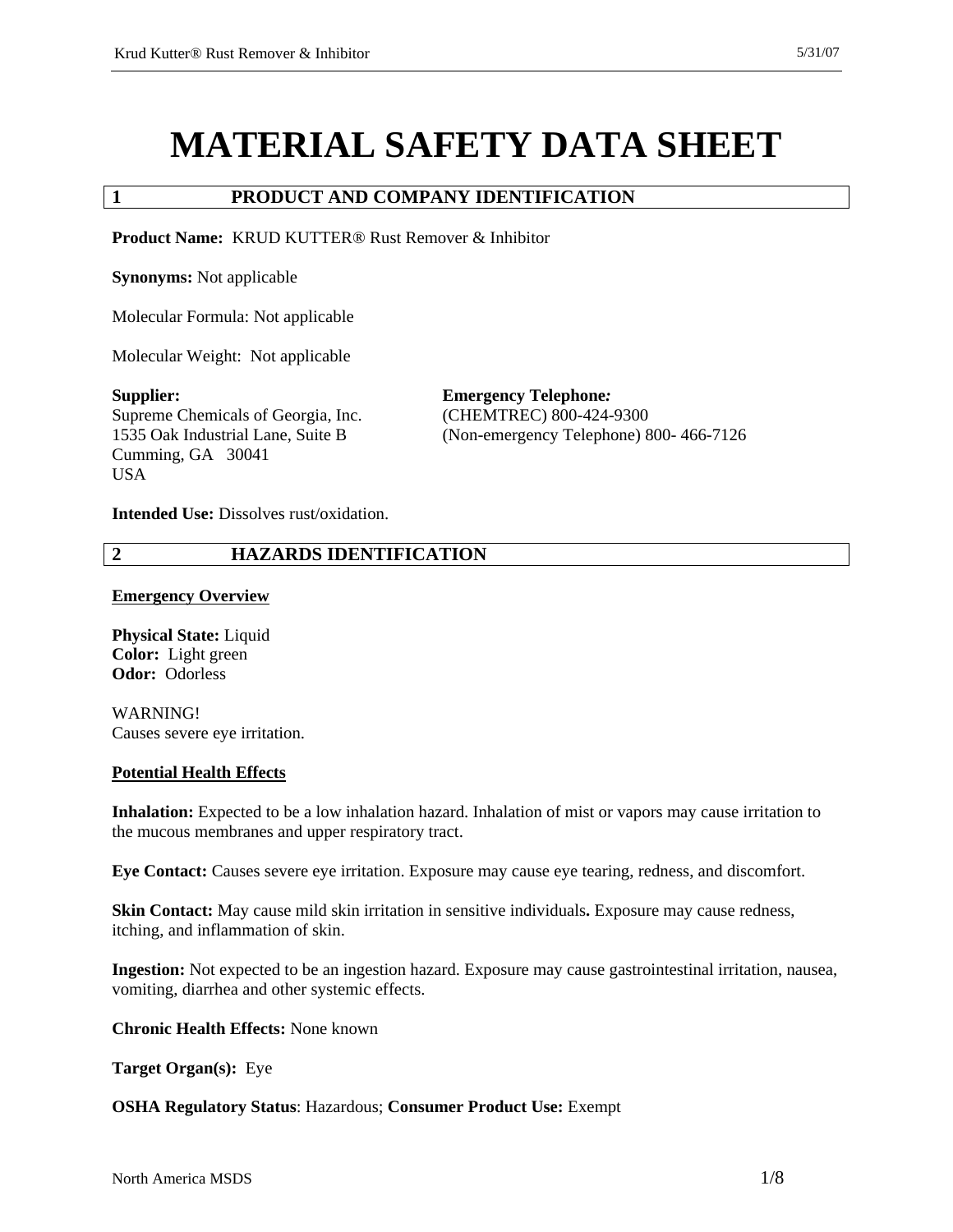## **3 COMPOSITION / INFORMATION ON INGREDIENTS**

| <b>Chemical Name</b> | CAS-No.   | Weight % |
|----------------------|-----------|----------|
| Phosphoric Acid      | 7664-38-2 | 20 %     |

Components not listed are not hazardous or are below reportable limits

#### **4 FIRST AID MEASURES**

**Inhalation:** If symptomatic, move to fresh air. Get medical attention if symptoms persist.

**Eye Contact:** Immediately flush with plenty of water for at least 15 minutes. If easy to do, remove contact lenses. Get medical attention immediately.

**Skin Contact:** Wash with soap and water. Get medical attention if symptoms occur.

**Ingestion:** If swallowed, DO NOT induce vomiting, unless directed by medical personnel. Get medical attention.

## **5 FIRE-FIGHTING MEASURES**

**Extinguishing Media:** Water spray, carbon dioxide, dry chemical or material appropriate for surrounding fire.

**Unsuitable Extinguishing Media:** Not applicable

**Special Fire Fighting Procedures:** Wear self-contained breathing apparatus and protective clothing.

**Unusual Fire & Explosion Hazards:** None known

**Hazardous Combustion Products:** Carbon oxides, phosphorous oxide

#### **6 ACCIDENTAL RELEASE MEASURES**

**Personal Precautions:** Wear appropriate personal protective equipment. See Section 8.

**Spill Cleanup Methods:** Small Liquid Spills: Wipe up or use a non-combustible material like vermiculite, sand or earth to soak up the product and place into a container for later disposal.

**Large Spillages:** Do not touch damaged containers or spilled material unless wearing appropriate protective clothing. Stop leak if you can do it without risk. Absorb or cover with dry earth, sand or other non-combustible material and transfer to containers. Use water spray to reduce vapors or divert vapor cloud drift. Isolate and stay upwind. Ventilate enclosed areas. Keep unauthorized personnel away. Prevent entry into waterways, sewer, basements or confined areas.

# **7 HANDLING AND STORAGE**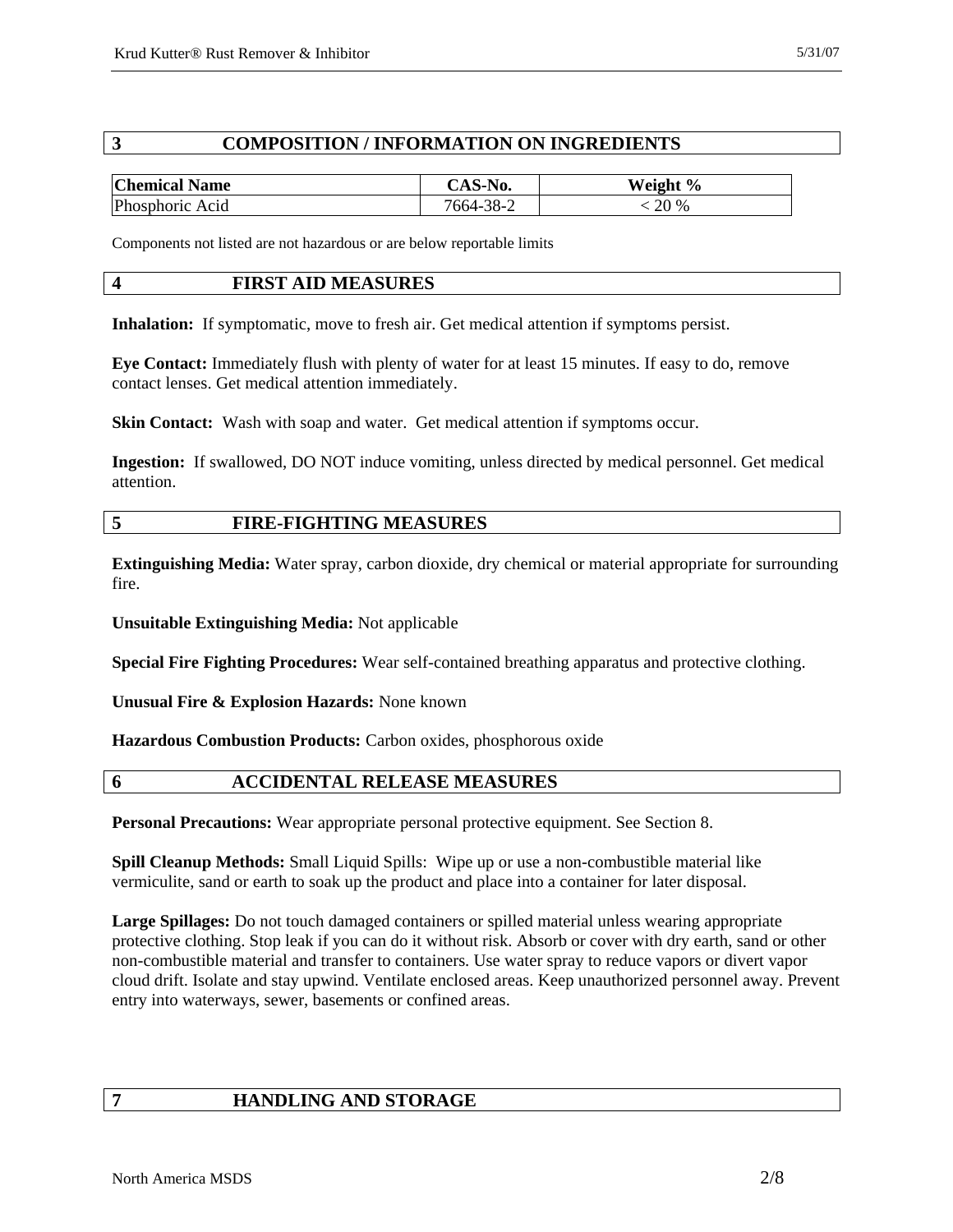**Handling:** Avoid contact with eyes, skin and clothing. Wash thoroughly after handling. Use only with adequate ventilation.

#### **Prevention of Fire and Explosion:** None

**Storage:** Keep container closed. Store in original container. Keep out of reach of children.

#### **8 EXPOSURE CONTROLS / PERSONAL PROTECTION**

#### **Industrial Exposures:**

#### **Exposure Limits:**

| <b>Chemical Name</b> | <b>Source</b>     | <b>Type</b>  | <b>Exposure Limits</b> | <b>Notes</b>      |
|----------------------|-------------------|--------------|------------------------|-------------------|
| Phosphoric Acid      | <b>NIOSH</b>      | REL          | $1 \text{ mg/m}^3$     |                   |
| Phosphoric Acid      | <b>NIOSH</b>      | <b>STEL</b>  | $3 \text{ mg/m}^3$     |                   |
| Phosphoric Acid      | <b>NIOSH</b>      | <b>IDLH</b>  | $1000 \text{ mg/m}^3$  |                   |
| Phosphoric Acid      | <b>ACGIH</b>      | <b>TWA</b>   | $1 \text{ mg/m}^3$     | Upper             |
|                      |                   |              |                        | respiratory tract |
|                      |                   |              |                        | eye & skin        |
|                      |                   |              |                        | irritant          |
| Phosphoric Acid      | <b>ACGIH</b>      | <b>STEL</b>  | $3$ mg/m $3$           | Upper             |
|                      |                   |              |                        | respiratory tract |
|                      |                   |              |                        | eye & skin        |
|                      |                   |              |                        | irritant          |
| Phosphoric Acid      | <b>OSHA</b>       | Z-1 PEL      | $1 \text{ mg/m}^3$     |                   |
| Phosphoric Acid      | California        | <b>TWA</b>   | $1 \text{ mg/m}^3$     | --                |
| Phosphoric Acid      | California        | <b>STEL</b>  | $3$ mg/m <sup>3</sup>  | $-$               |
| Phosphoric Acid      | Alberta, Canada   | <b>TWA</b>   | $1 \text{ mg/m}^3$     | Irritation        |
| Phosphoric Acid      | Alberta, Canada   | <b>STEL</b>  | $3$ mg/m <sup>3</sup>  | Irritation        |
| Phosphoric Acid      | British Columbia, | <b>TWA</b>   | $1 \text{ mg/m}^3$     |                   |
|                      | Canada            |              |                        |                   |
| Phosphoric Acid      | British Columbia, | <b>STEL</b>  | $3$ mg/m <sup>3</sup>  | --                |
|                      | Canada            |              |                        |                   |
| Phosphoric Acid      | Ontario, Canada   | <b>TWAEV</b> | $1 \text{ mg/m}^3$     | $- -$             |
| Phosphoric Acid      | Ontario, Canada   | <b>STEL</b>  | $3 \text{ mg/m}^3$     | --                |
| Phosphoric Acid      | Mexico            | <b>TWA</b>   | $1 \text{ mg/m}^3$     | $-$               |
| Phosphoric Acid      | Mexico            | <b>STEL</b>  | $3 \text{ mg/m}^3$     | --                |

**Engineering Controls:** Not generally required when handling product. Good general ventilation (typically 10 air changes per hour) should be used. Ventilation rates should be matched to conditions. If applicable, use process enclosures, local exhaust ventilation, or other engineering controls to maintain airborne levels below recommended exposure limits.

**Respiratory Protection:** If engineering controls do not maintain airborne concentrations below recommended exposure limits (where applicable) or to an acceptable level (in countries where exposure limits have not been established), an approved respirator must be worn. In the United States of America, if respirators are used, a program should be instituted to assure compliance with OSHA Standard 63 FR 1152, January 8, 1998. Respirator type: Air-purifying respirator with an appropriate, government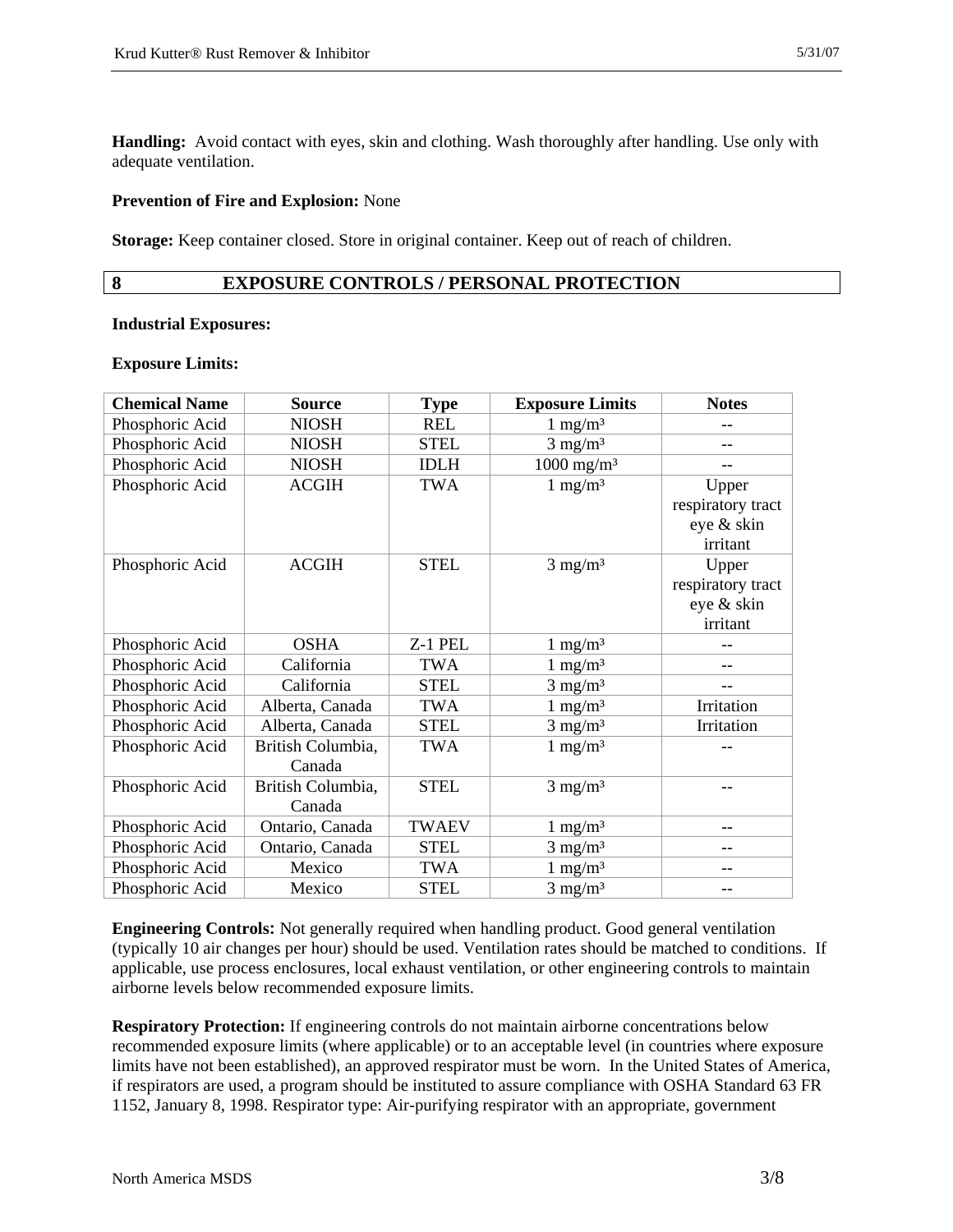approved (where applicable), air-purifying filter, cartridge or canister. Contact health and safety professional or manufacturer for specific information.

**Eye Protection:** Wear splash goggles and a face shield or safety glasses with side shields.

**Hand Protection:** Wear chemical resistant gloves.

**Skin Protection:** Wear protective clothing appropriate for the risk of exposure.

**Hygiene Measures:** Eye wash, washing facilities

#### **9 PHYSICAL AND CHEMICAL PROPERTIES**

**Color:** Light green **Odor:** Odorless **Physical State:** Liquid **pH:** No data available **Boiling Point:** 216º C (420.8º F) **Melting Point: < -**1.1° C (30° F) **Flash Point:** None **Evaporation Rate:**  $<$  1 (Water = 1) **Flammability:** None **Flammability Limit – Upper (%):** Not applicable **Flammability Limit – Lower (%):** Not applicable **Vapor Pressure:** 17 mm Hg (@ 20 ºC) (68° F) **Vapor Density (Air=1):** 3.2 **Specific Gravity:** 1.13 **Solubility in Water:** Complete **Partition Coefficient (n-Octanol/water):** No data available **Autoignition Temperature:** Not applicable **Decomposition Temperature:** No data available **Volatile Organic Compounds (VOC):** 1% **Viscosity:** No data available **Percent Volatile:** 1 %

**10 STABILITY AND REACTIVITY** 

**Stability**: Stable

**Conditions to Avoid:** None known

**Incompatible Materials:** Strong oxidizing agents

**Hazardous Decomposition Products:** Carbon oxides, phosphorous oxide

**Possibility of Hazardous Reactions:** Will not occur.

# **11 TOXICOLOGICAL INFORMATION**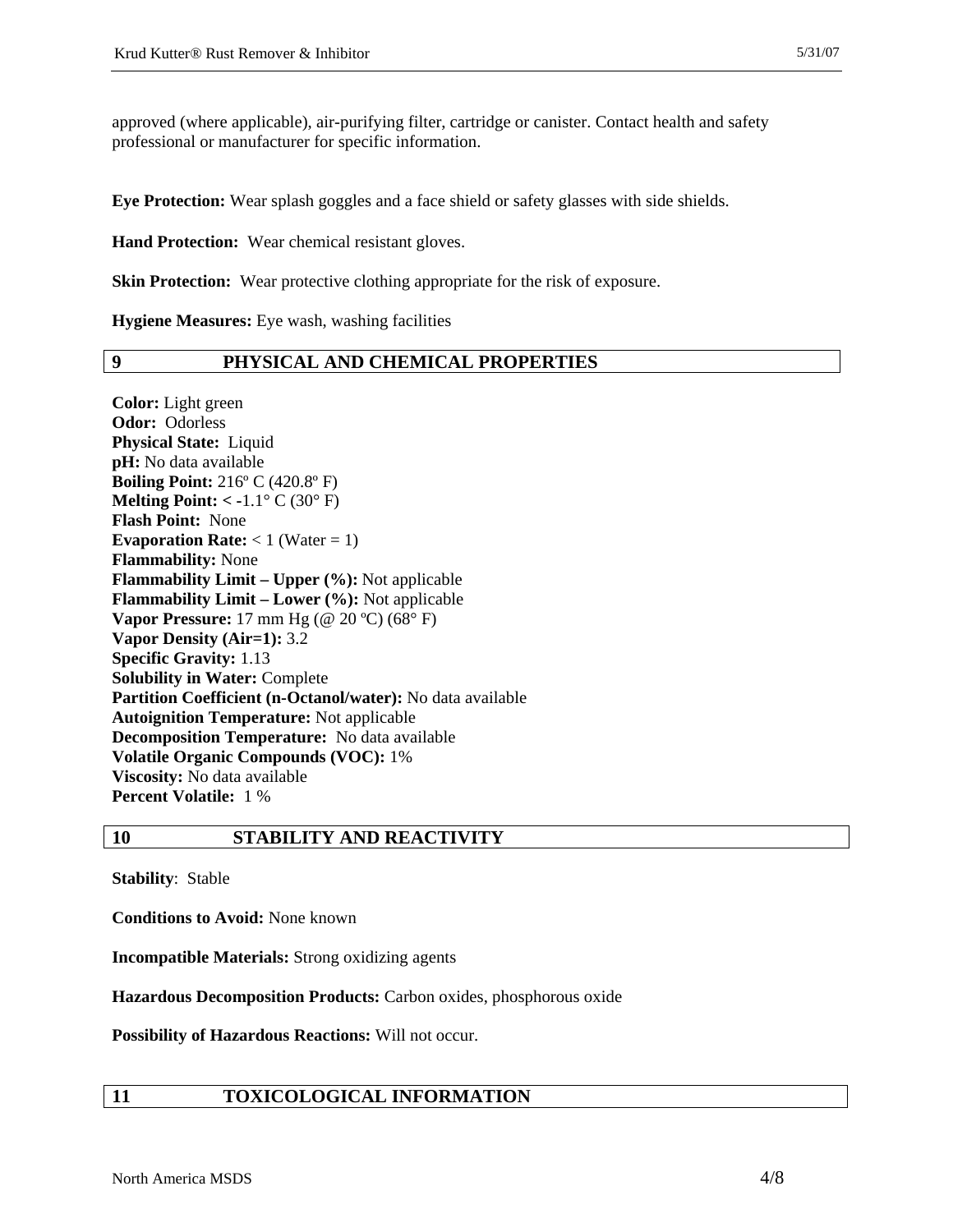Information available upon request.

#### **Listed Carcinogens:** None

#### **12 ECOLOGICAL INFORMATION**

Rust Remover & Inhibitor is biodegradable.

#### **13 DISPOSAL CONSIDERATIONS**

General Information: Dispose in accordance with applicable federal, state, and local regulations.

**Disposal Methods:** No specific disposal method required.

**Container:** Since emptied containers retain product residue, follow label warnings even after container is emptied.

#### **14 TRANSPORT INFORMATION**

**DOT:** ORM-D

**Proper Shipping Name: Consumer Commodity** 

**Packaging Requirements**: Inner packagings not over 5.0 Liters (1.3 Gallons) net capacity each for liquids, and packed in strong outer packagings.

**Packages over 5.0 Liters (1.3 Gallons): UN-Number:** 1805 **Proper Shipping Name:** Phosphoric Acid Solution **Class:** 8 **Packaging Group:** III **Emergency Response Guide Number:** 154

**TDG**: **UN-Number:** 1805 **Proper Shipping Name:** Phosphoric Acid Solution **Class:** 8 **Packaging Group:** III **Emergency Response Guide Number:** 154

**IATA: UN-Number:** 1805 **Proper Shipping Name:** Phosphoric Acid Solution **Class:** 8 **Packaging Group:** III **Label:** Corrosive **Emergency Response Guide Number:** 154

**Passenger & Cargo Aircraft Packing Instructions:** Y819: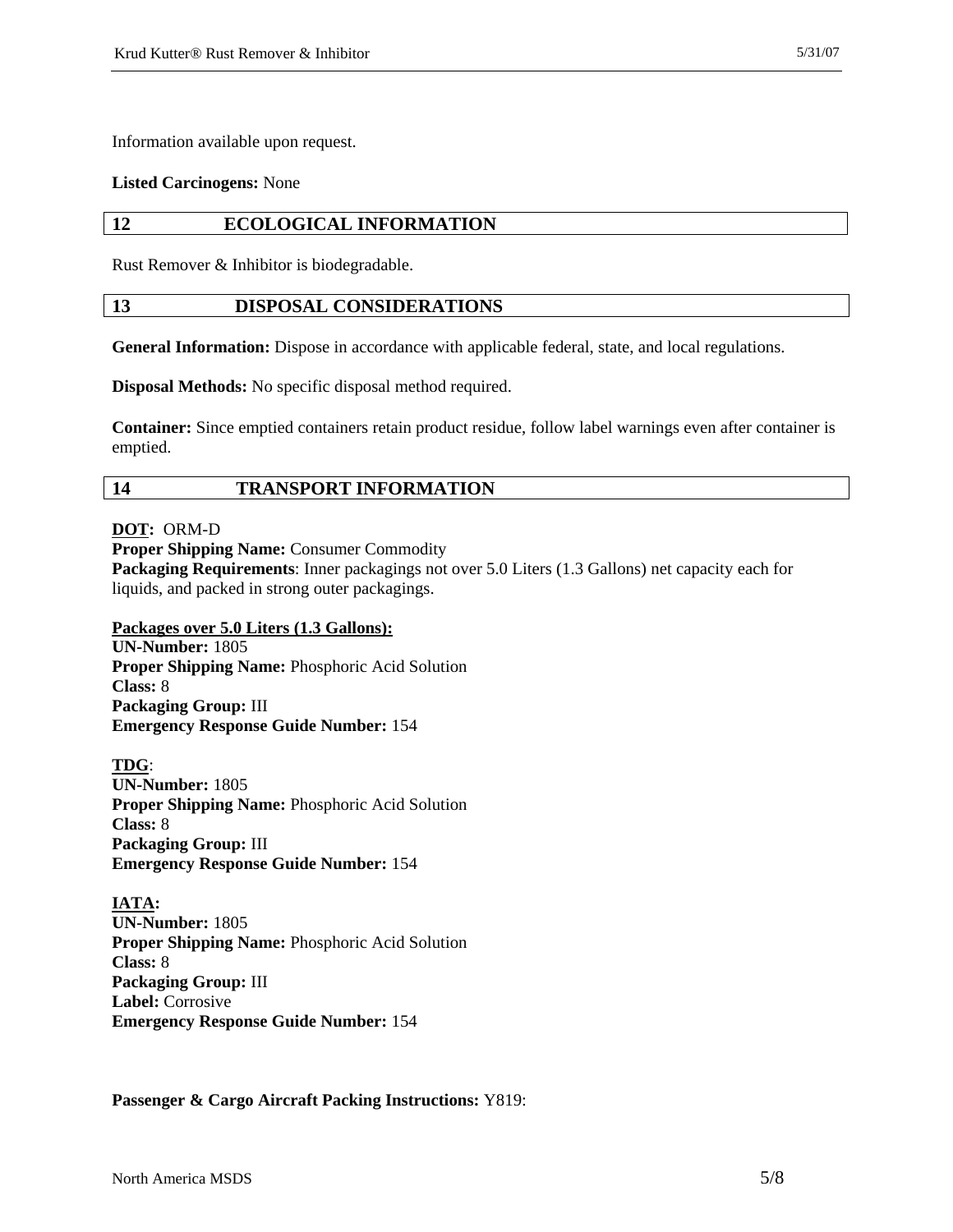# **For Limited Quantities of liquids of Class 8 Packing Group III:**

## **Passenger & Cargo Aircraft Limited Quantity Maximum Quantity Package: 1 Liter**

Single packagings are not permitted. The inner packagings must be packed in one of the following outer packagings with sufficient cushioning/absorbent material so as to prevent movement/leakage. The maximum quantity must not exceeded. Inner packagings: glass earthenware, plastic, metal (not aluminum), or glass ampoule.

Outer Packaging: Steel packagings must be corrosion-resistant or with protection against corrosion. Glass or earthenware inner packagings and glass ampoules must be packaged with absorbent material in tightly closed metal or rigid plastic receptacles in outer packagings. Glass or earthenware inner packagings and glass ampoules are permitted if this item is free from hydrofluoric acid.

**Outer Packaging: Drums:** Steel, aluminum, plywood, fiber, plastic. **Jerricans:** Steel, Aluminum, Plastic; **Boxes:** UN Certified Box, Steel, aluminum, wood, plywood, reconstituted wood, fiber board and plastic

## **Passenger & Cargo Aircraft Packing Instructions:** 819 **Passenger & Cargo Aircraft Maximum Quantity/Package**: 5 Liters

# Single packagings are not permitted. The inner packagings must be packed in one of the following outer packagings with sufficient cushioning/absorbent material so as to prevent movement/leakage. The maximum quantity must not exceeded. Inner packagings: glass earthenware, plastic, metal (not

aluminum), or glass ampoule.

Outer Packaging: Steel packagings must be corrosion-resistant or with protection against corrosion. Glass or earthenware inner packagings and glass ampoules must be packaged with absorbent material in tightly closed metal or rigid plastic receptacles in outer packagings. Glass or earthenware inner packagings and glass ampoules are permitted if this item is free from hydrofluoric acid.

**Outer Packaging: Drums**: Steel (1A2), aluminum (1B2), plywood (1D), fiber (1G), plastic (1H2). **Jerricans**: Steel (4A), Aluminum (4B), Plastic (3H2);

**Boxes:** UN Certified Box, Steel (4A), aluminum (3B2), wood (4C1,4C2), plywood (4D), reconstituted wood (5F), fiber board (4G) and plastic (4H1, 4H2).

# **Cargo Aircraft Only Package Instruction**: 821

# **Cargo Aircraft Only Maximum Quantity/Package**: 60 Liter

Combination and single packagings are permitted. The inner packagings must be packed in one of the following outer packagings with sufficient cushioning/absorbent material so as to prevent

movement/leakage. Combination packagings: inner packagings: Glass or earthenware, plastic, metal (not aluminum) or glass ampoule.

Outer packaging: Steel (1A2), aluminum (1B2), plywood (1D), fiber (1G), plastic (1H2). **Jerricans**: Steel (3A2), Aluminum (3B2), Plastic (1H2);

**Boxes:** UN Certified Box, Steel(4A), aluminum (4B), wood (4C1,4C2), plywood (4D), reconstituted wood (4F), fiber board (4G) and plastic (4H1, 4H2).

**Special Provisions:** A3 **ERG Code:** 8L

# **IMDG:**

**Limited Quantities Exception:** Dangerous Goods in limited quantities of Class 8.

Limited quantities must be packed in combination packaging. The inner packaging must be within the quantity limit specified in the Dangerous Goods List (DGL) for the substance being prepared for shipment and be packaged in suitable outer packaging. The gross mass of the package must not exceed 30 kilograms (66 pounds). UN Certified Box,

**For over 30 kilograms (66 pounds):**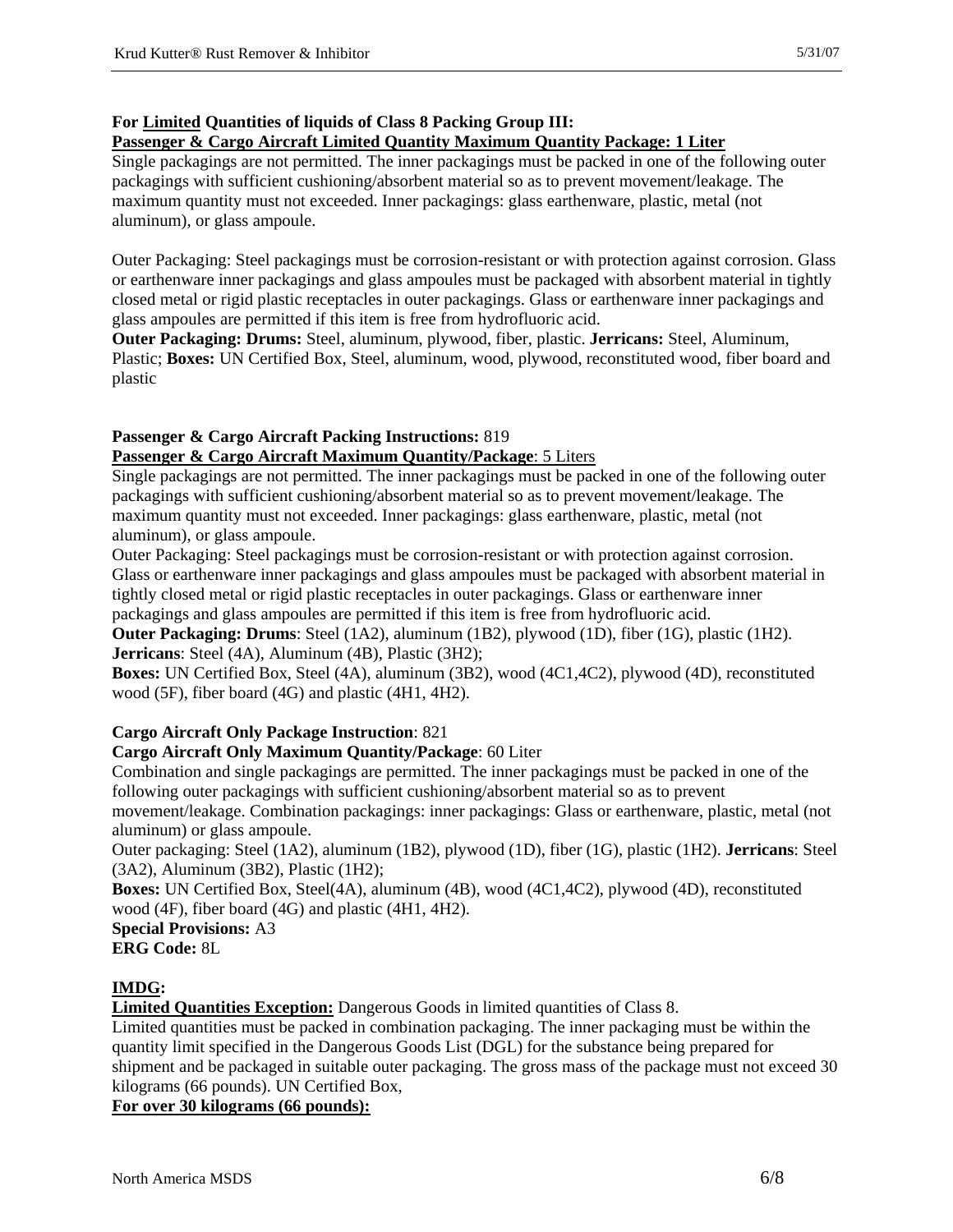**UN-Number:** 1805 **Proper Shipping Name:** Phosphoric Acid Solution **Class:** 8 **Packaging Group:** III **EMS No:** F-A, S-B **Special Provision:** 223 **Packing Instructions:** P001, LP01 **IBC 03 Portable tanks and bulk containers:**  IMO Tank Instructions: T3 UN Tank Instructions: T4 Provisions: TP1 Stowage and Segregation: Category A

#### **15 REGULATORY INFORMATION**

**Canadian Controlled Products Regulations:** This product has been classified according to the hazard criteria of the Canadian Controlled Products Regulations, Section 33, and the MSDS contains all required information.

#### **WHMIS Classification:** D2B

**Mexico –** Phosphoric Acid: 3-0-0-3; PPE: F

**Inventory Status This product or all components are listed on the following inventory:** TSCA **DSL Inventory:** No information available

| <b>US Regulations</b>                                  |                 |  |  |
|--------------------------------------------------------|-----------------|--|--|
| <b>CERCLA Hazardous Substance List (40 CFR 302.4):</b> |                 |  |  |
| <b>Component</b>                                       | Reportable      |  |  |
|                                                        | <b>Quantity</b> |  |  |
| Phosphoric Acid                                        | 5,000 lbs       |  |  |

#### **SARA Title III**

**Section 302Extremely Hazardous Substance (40 CFR 355, Appendix A):** None

**Section 311/312 (40 CFR 370):** None

**Section 313 Toxic Release Inventory (40 CFR 372):** None

**Clean Air Act (CCA) Section 112, 1990 Amendments, Statutory Hazardous Air Pollutants:** None

**Clean Air Act (CAA) Section 112(i) High-Risk Hazardous Air Pollutants (40 CFR 63.74):** None

**Clean Air Act (CAA) Section 112(r) Accidental Release Prevention (40 CFR 68.130):** None

**Clean Water Act Section 307 Toxic Pollutants (40 CFR 401.15):** None

**Clean Water Act Section 311 Hazardous Chemical (40 CFR 116.4):** None